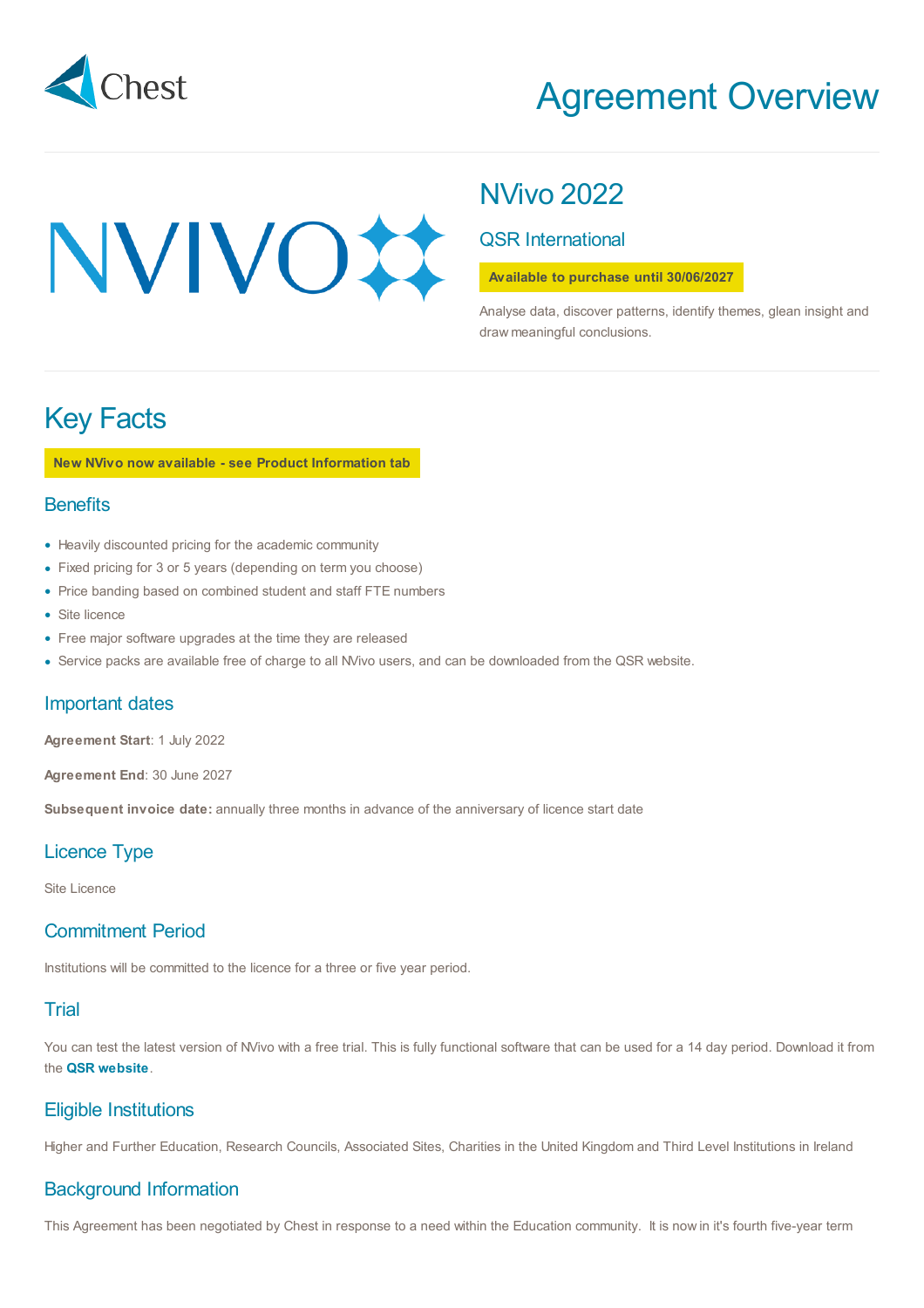# Product Information

## **Supplier Details**

**Licensor:** QSR International (UK) Ltd, registered in England and Wales (company number 6906225), The Innovation Centre, Sci-Tech Daresbury, Keckwick Lane, Daresbury, Cheshire WA4 4FS.

## Product Description

#### **New NVivo now available**

The new version of NVivo, launched by QSR in March 2020, is available through Chest. This new version is just called 'NVivo', it has no model number, but it succeeds 'NVivo 12'. Any institution wishing to upgrade to the new NVivo will be required to sign a declaration that ensures Chest customers can use the new features whilst QSR protects and reassures you from a compliance, security, GDPR and data protection perspective. **Find the [document](https://www.chest.ac.uk/media/3877/qsr-agreement-2017-2021-declaration-for-upgrade-v-july-21.pdf) here**, please complete and return to help@chest.ac.uk; we will pass to QSR who will rapidly arrange access.

Please see 'Some Further Info on NVivo' below for more information on older versions of NVivo (12 and 11)

#### NVivo

NVivo is software that supports qualitative and mixed methods research. It lets you collect, organise and analyse content from text, images, video, audio, emails, spreadsheets, online surveys, web and social media data in virtually any language. The QSR NVivo Chest Agreement 2017 offers two elements, NVivo and NVivo Collaboration Server (previously known as NVivo Server and NVivo for Teams).

New to NVivo? Visit the NVivo [Customer](https://www.qsrinternational.com/nvivo/customer-success?utm_source=Chest&utm_medium=Chest%20website&utm_campaign=EMEA%202018%20Chest&utm_term=Customer%20Success%20Center) Success Centre - there's something for everyone. And [Research](https://www.qsrinternational.com/nvivo/customer-success/research-ready?utm_source=Chest&utm_medium=Chest%20website&utm_campaign=EMEA%202018%20Chest&utm_term=Research%20Ready&utm_content=Research%20Ready) Ready helps all users **get their research prepared to prevent issues with importing and coding once in NVivo.**

There are two levels of NVivo available, Pro and Plus.

**NVivo Pro** supports the widest range of data sources. Ask complex questions of your data with advanced data management, query and visualization tools.

**NVivo Plus** offers all the functionality of NVivo Pro for Windows, plus, powerful social network and research automation tools for deeper understanding of social themes and sentiments.

Visit **NVivo [Products](http://www.qsrinternational.com/nvivo/nvivo-products?utm_source=Chest&utm_medium=Chest%20website&utm_campaign=EMEA%20April2018%20Chest&utm_term=-&utm_content=-)** for more information on NVivo Pro, NVivo Plus.

#### NVivo Collaboration Server (aka NVivo for Teams)

NVivo Collaboration Server can now be found in the 'NVivo Collaboration' Agreement.

#### Some further information on NVivo

**Q**: Why do we have to complete the form to get the latest keys?

**A**: The form is really about enabling the new version of NVivo. Collaboration Cloud requires the new version so it's a pre-requisite in that regard. People can still use 12 but 12 doesn't support the Collaboration Cloud. Also worth noting is that once you've saved a project from the new version it will no longer be possible to open it in 12. The new version will open projects from all old versions but not vice-versa.

**Q**: How about home users?

**A**: In terms of home users QSR now have multiple deployment models so that you have a bit of choice as to the best way to do it. Details can be found here: https://help-nv.qsrinternational.com/20/win/Content/about-nvivo/ela-admin.htm

**Q**: Will we still be ok to use the older versions under the licence agreement, as well as the newer version?

**A**: there's no problem with still using the older versions. QSR have ceased support of 10, and 11 will cease support when they bring the next version out (whenever that is). On that basis it is probably time to encourage users away from 11. Users don't lose anything by moving and the projects will all get updated automatically to the latest version with no data loss when they make the move. Obviously all development resources are now dedicated to the new version and so there will be no improvements in 11 or 12 and in order to use Collaboration Cloud you need to be on the latest version

**Q**: Where and when may data be moved and/or hosted elsewhere?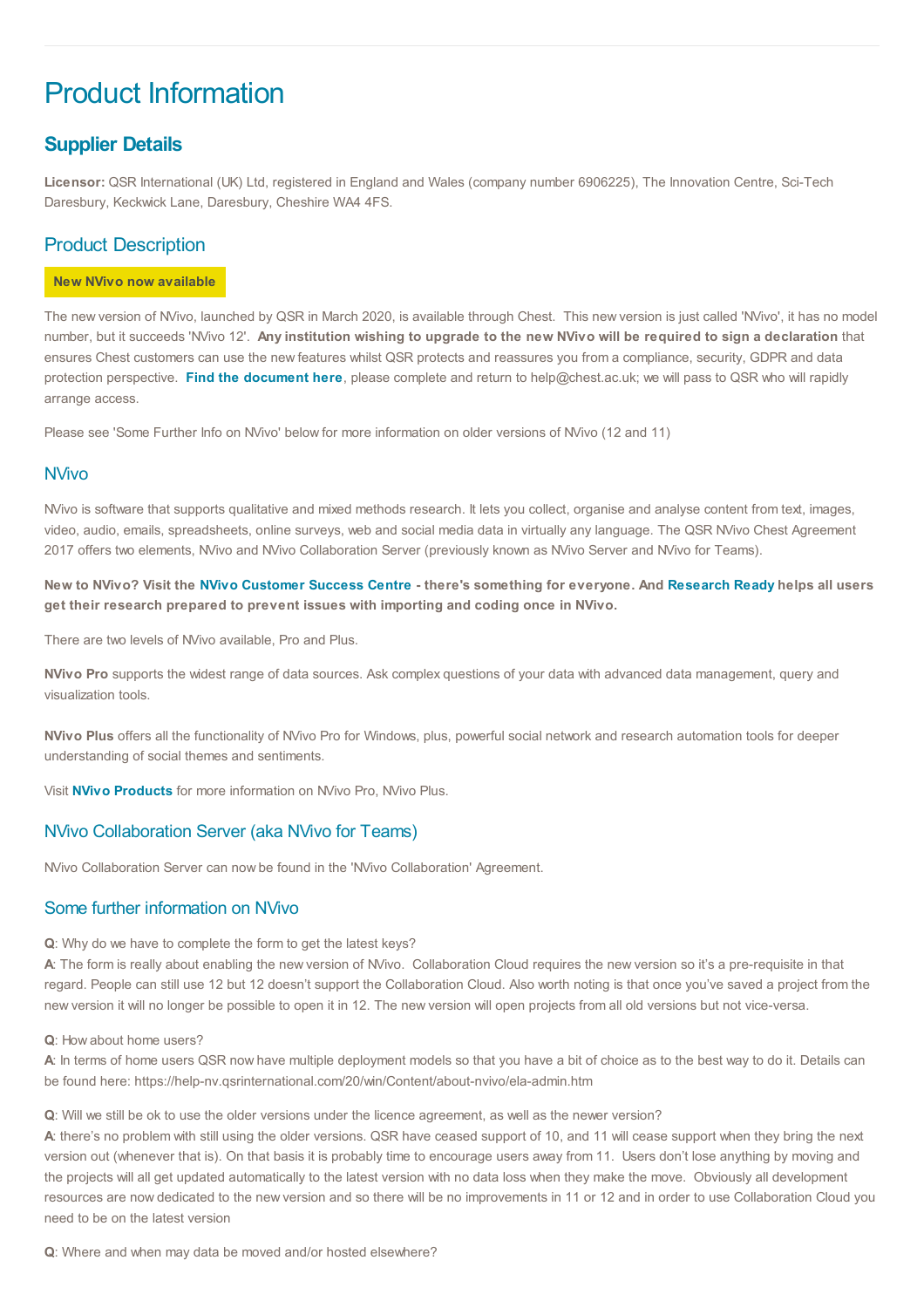A: NVivo is all kept on the device – it never goes into the Cloud. The only data that goes into the Cloud from NVivo itself is the logon details for the portal – email and name. Collaboration Cloud and Transcription services are both cloud-based. For this data, hosting is on Microsoft Azure servers that sit within the EEA (Netherlands). The failover that's in place through Microsoft's hosting is based in Ireland. No data would leave the EEA. It is GDPR compliant and a secure encrypted environment.

**Q:** Do I get one key for Windows and another for Mac?

**A**: The Windows key activates the Mac version. The Mac key doesn't activate the Windows version. So QSR only issue the one (Windows) license key for Chest accounts since then they can activate both with it.

#### **Q**: How about overseas researchers?

**A**: If you have a need to support researchers outside of UK&I then please contact Simon Taylor at QSR (**[s.taylor@qsrinternational.com](mailto:s.taylor@qsrinternational.com)**) for details on options. Essentially however it's not about where the software is, it is about where the users are, so remotely accessing the software from overseas is included in this.

**Q**: Is there a download link for the installer that we can apply to the version on our network?

**A**: The version that you can download from **<https://portal.mynvivo.com/account/downloads>** is always the latest release (requires log in to the portal)

**Q**: Can we install NVivo in an Azure Virtual Desktop environment within one of our organisation's Azure subscriptions?

**A**: As long as the restrictions on territory – i.e. users must be UK-based – then there's no problem from a licensing point of view with using Azure Virtualised Desktops. Worth noting that NVivo is not directly supported in that environment however: there's no reason why it shouldn't work but given how active NVivo is at accessing it's back-end data there may be performance issues. QSR would suggest some User Acceptance Testing be carried out first

**Q**: What's the situation re. the hosting?

**A**: The hosting is provided via Microsoft Azure with servers in the Netherlands and backup servers in Ireland so all EEA and all GDPR compliant

# Service and Support

#### **Trials**

You can test the latest version of NVivo with a free trial. This is fully functional software that can be used for a 14 day period. Download it from the **QSR [website](https://www.qsrinternational.com/nvivo/products?utm_source=Chest&utm_medium=Chest%20website&utm_campaign=EMEA%20April2018%20Chest&utm_term=-&utm_content=-)**.

#### Product Documentation

- A wide range of materials to assist Network Administrators and users can be found at the **QSR [Technical](http://techcenter.qsrinternational.com/desktop/welcome/toc_welcome.htm) Resource Centre**. •
- Tutorials are animated demonstrations that show users how to create and set up a project. They're built into the software and can be accessed from the Help menu or from the **QSR [website](https://www.chest.ac.uk/www.qsrinternational.com/nvivo/free-nvivo-resources/tutorials?utm_source=Chest&utm_medium=Chest%20website&utm_campaign=EMEA%20April2018%20Chest&utm_term=-&utm_content=-)**.
- The software's 'Help' section contains an overview of the QSR product and detailed step-by-step 'how to' instructions for working with the software. Again, this information can be accessed from the Help menu in the software.
- Communicate with other QSR software users in **QSR's [Forum](https://forums.nvivobyqsr.com/)**. •
- Refer to the QSR website for **[frequently](http://www.qsrinternational.com/nvivo/support-overview?utm_source=Chest&utm_medium=Chest%20website&utm_campaign=EMEA%20April2018%20Chest&utm_term=-&utm_content=-) asked questions and answers** (FAQs) about NVivo. •

## Training and Training Materials

QSR can put organisations in touch with an expert team of trainers and consultants to help users get the most out of their QSR software. A range of services can be provided, from one-on-one consulting to group workshops on site. These services are not included in the Chest agreement and are provided for an additional fee. Contact QSR directly via **[training@qsrinternational.com](mailto:training@qsrinternational.com)** for further information and pricing.

## Technical Support

Support will be provided by QSR via a single named contact and two named deputies for each product licensed. QSR support can be contacted at: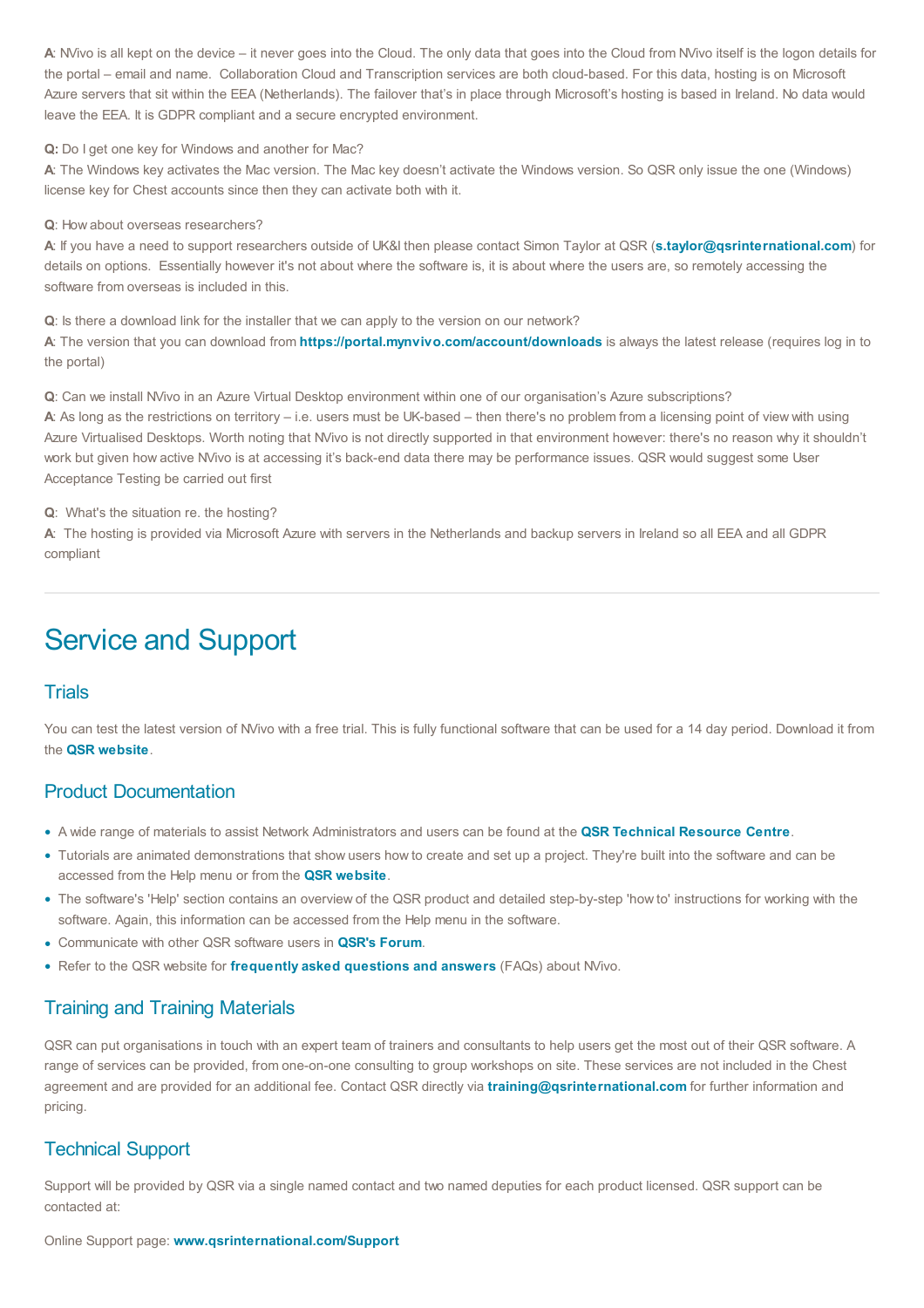Contact QSR Support regarding a technical issue: **[http://www.qsrinternational.com/nvivo/contact-us/contact-support](http://www.qsrinternational.com/nvivo/contact-us/contact-support?utm_source=Chest&utm_medium=Chest%20website&utm_campaign=EMEA%2020April2018%20Chest&utm_content=web%20content)**

#### Supplier Web Address

#### **[www.qsrinternational.com](https://www.qsrinternational.com/nvivo/home?utm_source=Chest&utm_medium=Chest%20website&utm_campaign=EMEA%20April2018%20Chest&utm_term=-&utm_content=-)**

#### System releases, new versions and functionality

From time to time, QSR will release service packs for its software to address issues or provide minor enhancements. These service packs are available free of charge to all NVivo users, and can be downloaded from the QSR website.

#### **Major Software Releases**

An important benefit of the Chest Agreement is that you receive free major software upgrades at the time they are released. So while your NVivo Agreement is current for example, you'll receive every major version of NVivo that is released

#### Platforms

NVivo is developed for use on Windows and Mac operating systems.

#### Method of delivery of product

Licence keys will be sent to the named Admin Contact at the Licensed Site by QSR International only after the completed order form has been submitted, processed and forwarded to QSR or your nominated reseller.

In following years QSR will send licence keys to the named contact within 2 weeks of the anniversary date of the licence. If you have not received your licence keys within this time, please contact **[Chest](mailto:help@chest.ac.uk?subject=QSR%20NVivo%20licence%20keys) Help** or your dedicated Account Director at QSR International, Simon Taylor, on 01925 358101.

If for any reason any of the contacts as detailed on the QSR Chest Agreement Order Form change, please inform **[Chest](mailto:help@chest.ac.uk?subject=QSR%20Changes%20to%20Contacts) Help**.

# Useful resources

Click on the below image to see **NVivo's latest brochure**

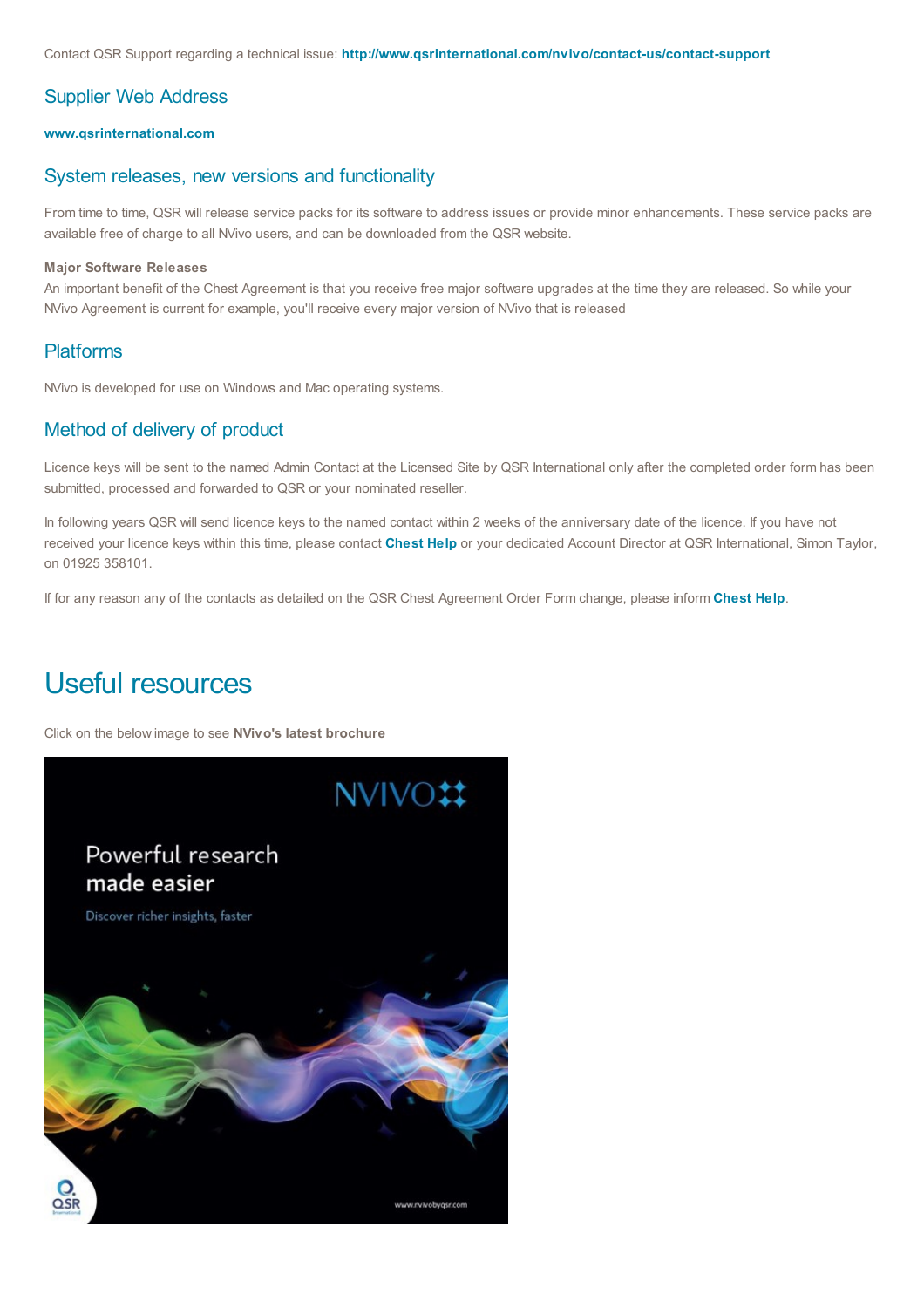# Price Banding

Price Banding for QSR NVivo as determined by Chest and QSR using institution banding by sector, and by combined academic staff and student FTE count as in this table.

HE and Irish sites have been placed in bands can find their band here - **Site [Banding](https://www.chest.ac.uk/media/3908/qsr-2022-site-band-list.pdf)**. Other sites should contact **[Chest](mailto:help@chest.ac.uk?subject=QSR%20NVivo%20Price%20Band%20enquiry) help**.

#### **Banding Model Change**

For the period 1 July 2022 to 30 June 2023, any renewing institution may renew on the same band as their previous licence.

#### However, from 1 July 2023 onwards, sites must renew onto the correct band for their latest HESA-based FTE numbers.

They will then remain on that band for the term of their licence (three or five years) unless their combined FTE figure changes sufficiently that they would move by two bands or more, either up or down. So for example, as of May 2023 a university has a current combined FTE count of 6400. On renewal in July 2023 they would renew as a band B site. However, in May 2024 that university merges with another university, taking their FTE to 9400. That is only one band different, so they would stay as a 'B' until the end of their full term. If they then opened a new faculty in May 2025, adding another 800 FTE, that'd take them to 10200 FTE, so they would have to move from Band 'B' to Band 'D' on their next licence anniversary. Any questions about this please **contact Chest Help.**

| Sector                                  | <b>Band</b>                                                                                                          | <b>FTE Count</b>  |
|-----------------------------------------|----------------------------------------------------------------------------------------------------------------------|-------------------|
| HE Institutions in the UK               | $\mathsf{A}$                                                                                                         | Up to 5,000       |
|                                         | $\mathsf B$                                                                                                          | $5,001 - 6,500$   |
|                                         | $\mathsf C$                                                                                                          | $6,501 - 10,000$  |
|                                         | $\mathsf D$                                                                                                          | $10,001 - 18,000$ |
|                                         | Ε                                                                                                                    | 18,001 or more    |
| FE Institutions in UK                   | F                                                                                                                    | Up to 2,999       |
|                                         | $\mathbb{G}% _{\mathbb{Z}}$                                                                                          | $3,000 - 6,499$   |
|                                         | $\mathsf{H}% _{\mathbb{R}}^{X\times X}=\mathsf{H}_{\mathbb{R}}^{X\times X}\times\mathsf{H}_{\mathbb{R}}^{X\times X}$ | $6,500 - 9,999$   |
|                                         | L                                                                                                                    | 10,000 or more    |
| Institutions in the Republic of Ireland | J                                                                                                                    | Up to 3,000       |
|                                         | $\mathsf K$                                                                                                          | $3,001 - 6,500$   |
|                                         | L                                                                                                                    | $6,501 - 10,000$  |
|                                         | $\mathbb M$                                                                                                          | $10,001 - 18,000$ |
|                                         | $\hbox{N}$                                                                                                           | 18,001 or more    |
| Not-for-profit organisations            | $\mathsf P$                                                                                                          | Up to 2,999       |
|                                         | $\hbox{\large \bf Q}$                                                                                                | $3,000 - 6,499$   |
|                                         | $\mathsf R$                                                                                                          | $6,500 - 9,999$   |
|                                         | S                                                                                                                    | 10,000 or more    |
|                                         |                                                                                                                      |                   |

# Terms and Conditions

The Chest Order, together with the Licence Terms and Conditions, and any exceptions listed below, create a legally binding contract between your institution, organisation or company and the Licensor. Therefore please read the terms and conditions carefully and only submit a Chest Order if its terms and conditions are acceptable to your institution, organisation or company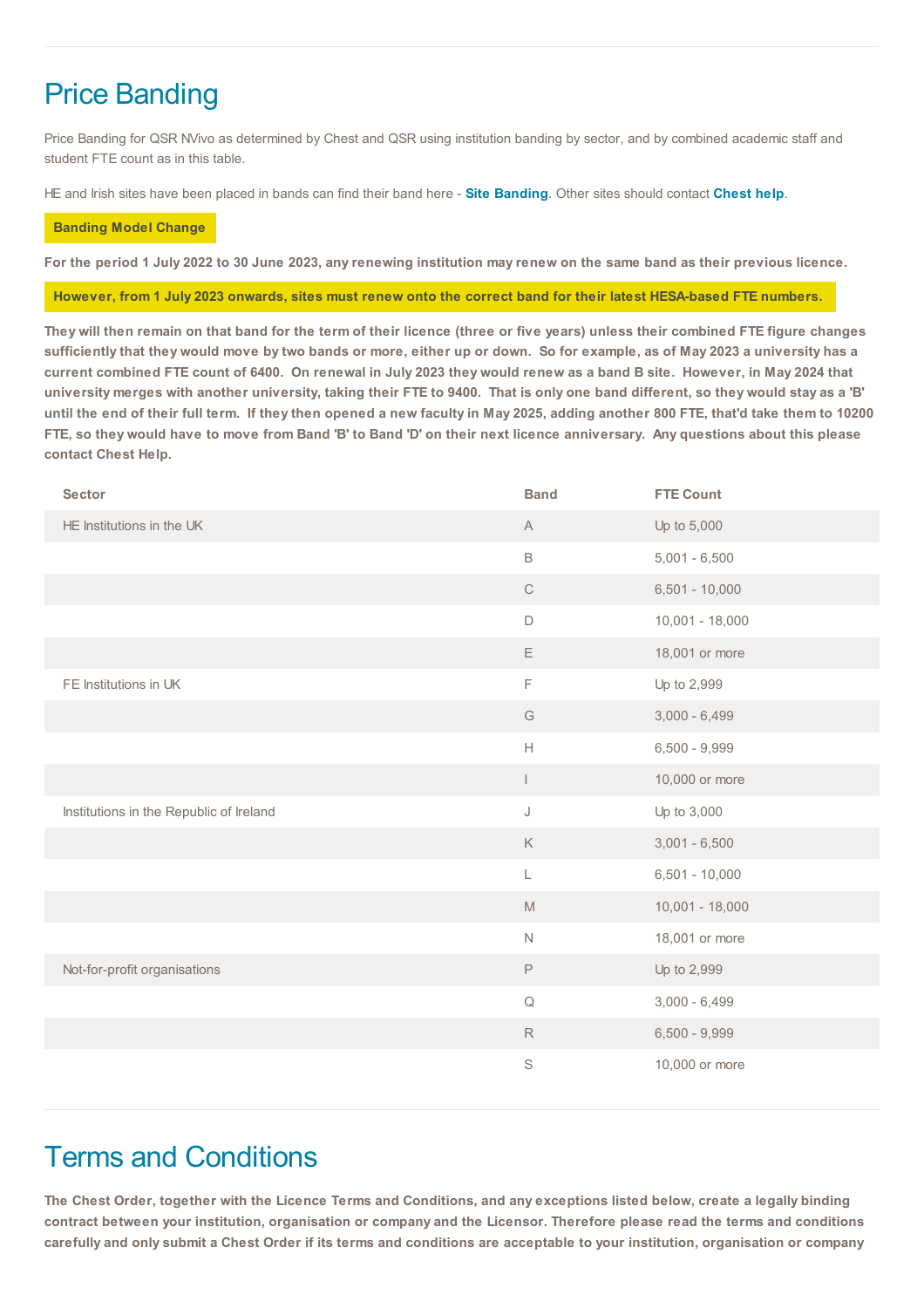**and you have the authority to make the financial commitment shown.**

#### Licence Type

This Site licence is subject to the terms and conditions for the **[Standard](https://www.chest.ac.uk/standard-software-licence/) Chest Licence for Software**. There are some specific rules that apply to the use of Software outside the territory of the United Kingdom and the Republic of Ireland which are detailed at the bottom of this page.

Copying of the Software is allowed in accordance with the terms and conditions for the Standard Chest Licence for Software.

#### Payment Terms

Jisc will invoice Licensed Institutions for the initial fee on receipt of a completed order. Sites will then be invoiced annually three months in advance of the anniversary of their licence start date until the end of their chosen Commitment Period.

You are advised that because of the requirement for Jisc to collect monies due before the anniversary date two charges may initially fall into one academic accounting year.

#### Chest is an Enterprise of Jisc. All Purchase orders must be made out to Jisc, 4 Portwall Lane, Bristol, BS1 6NB to cover all **charges plus VAT.**

All terms contained in a PO are expressly rejected and do not form part of the Licence or vary the Licence terms in any way.

Payments are due within thirty days of invoice date; recipients of late payments are entitled to interest in accordance with *UK statutory provisions*.

#### Termination Clauses

At the end of the Period of Agreement, if there is no new Agreement between QSR and Chest or a new Agreement directly between the Licensed Site and QSR, then Licensed Sites are required to remove all copies of QSR Products from their systems - including personal machines which have been loaded with a copy of the software - at the expiry of their Licence (Commitment) Period.

#### Location and Use Permissions

The product(s) may be used by any Authorised User of the Licensee for Educational Purposes which includes the administration and management of the licensee's educational and research operations. These permissions are described in the terms and conditions for the Standard Chest Licence for Software.

| Students                      | Yes |
|-------------------------------|-----|
| Academic Staff                | Yes |
| Non-Academic Staff            | Yes |
| Administration and management | Yes |
| Staff home use rights         | Yes |
| Student home use rights       | Yes |
| Installation on Hosted Server | Yes |

#### Personal Licences

Only site licences are available under this agreement. If you would like to purchase a personal licence for NVivo then we recommend that you refer to the QSR website or contact QSR directly via email at **[info@qsrinternational.com](mailto:info@qsrinternational.com)**.

#### Exceptions to the Terms and Conditions

#### **Use of Software outside the territory of the United Kingdom and the Republic of Ireland**

The use of Software outside the territory of the United Kingdom and the Republic of Ireland (the Territory) by your Authorised Users temporarily working outside the Territory is allowed **provided the Software is only installed on the Authorised Users' personallyowned computers or on computers provided to them by you**. Your Authorised Users are responsible for preventing third-party use